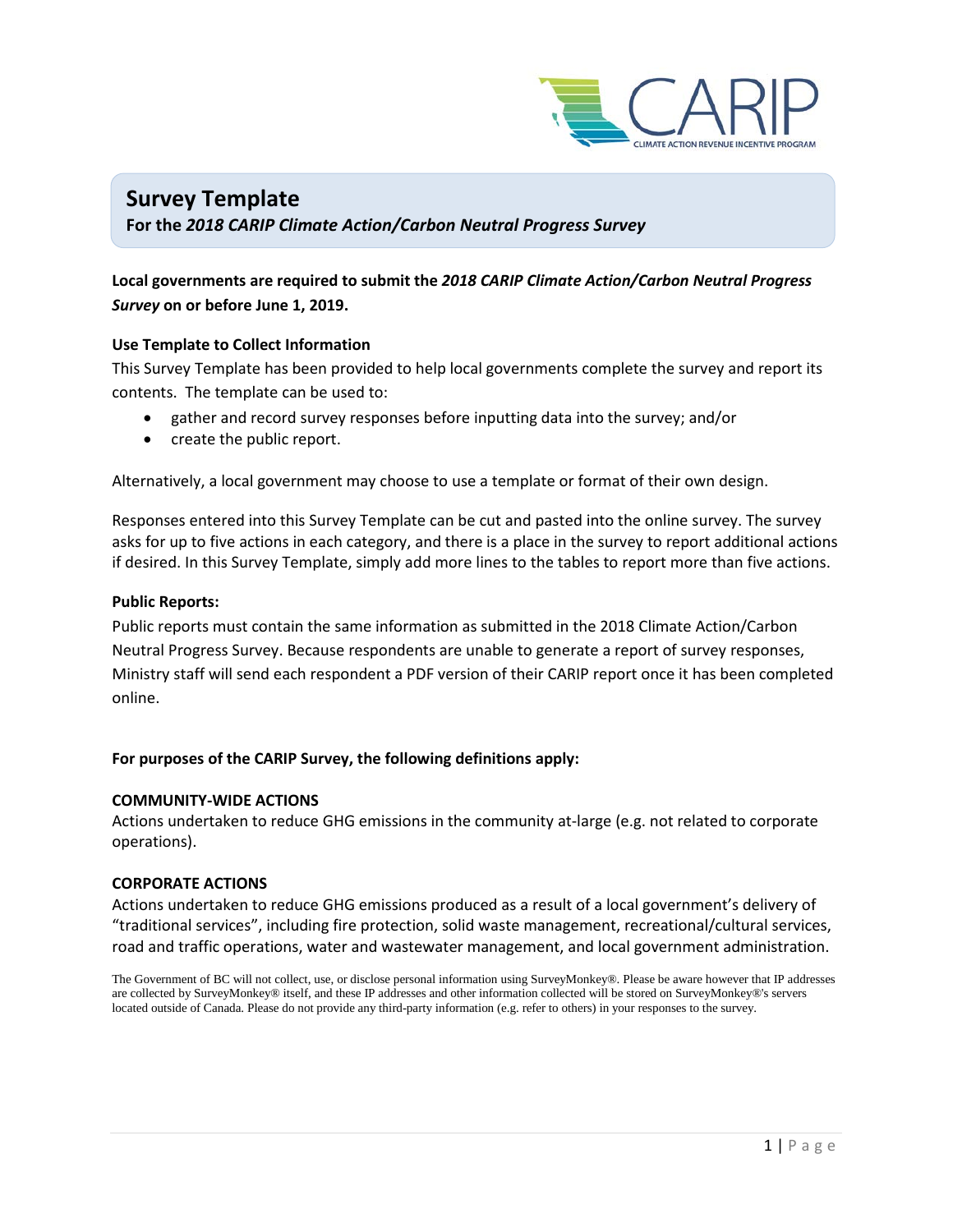

# **Climate Action Revenue Incentive (CARIP) Public Report for 2018**

**Local Government: Town of Oliver**

**Report Submitted by: Town of Oliver Name: Doug Leahy Role: Chief Financial Officer Email: [dleahy@oliver.ca](mailto:dleahy@oliver.ca) Phone: 250-485-6201**

**Date: May 1, 2019**



The Town of Oliver has completed the 2018 Climate Action Revenue Incentive Program (CARIP) Public Report as required by the Province of BC. The CARIP report summarizes actions taken in 2018 and proposed for 2019 to reduce corporate and community-wide energy consumption and greenhouse gas emissions (GHG) and reports on progress towards achieving carbon neutrality.

# **2018 BROAD PLANNING ACTIONS**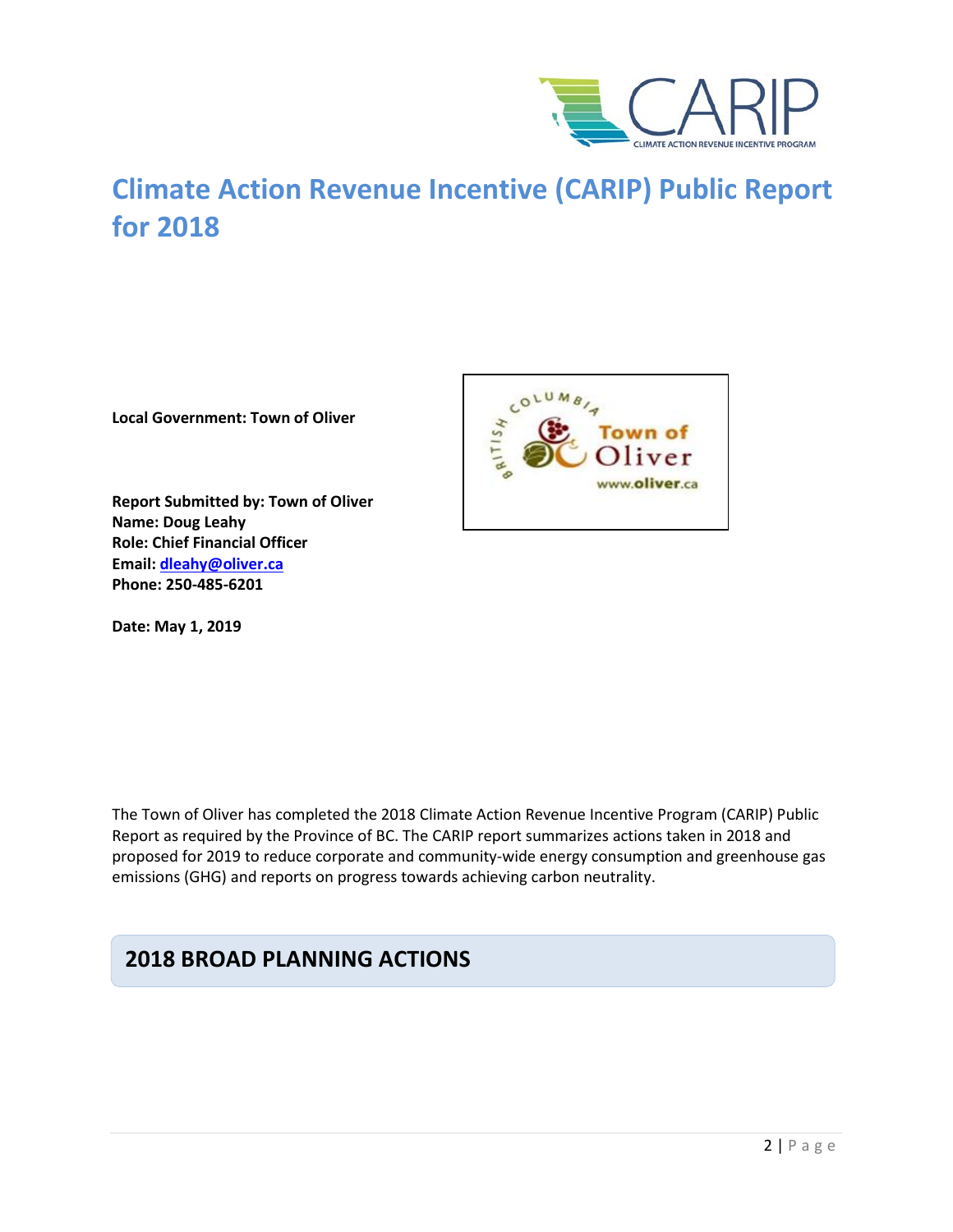

### **Broad Planning Actions**

Broad Planning refers to high level planning that sets the stage for GHG emissions reductions, including plans such as Official Community Plans, Integrated Community Sustainability Plans, Climate Action Plans or Community Energy Emissions Plans. Land use planning that focuses on Smart Growth principles (compact, complete, connected, and centred) plays an especially important role in energy and GHG reduction.

| Q 6 + Q 7 Community-Wide Broad Planning Actions Taken in 2018 + Additional Actions |  |  |
|------------------------------------------------------------------------------------|--|--|
| Joint partners with Interior Health Authority for Food Secure Plan                 |  |  |
| Walkability Enchancement - pathway development                                     |  |  |
| Incorporate Edible Trail within Downtown Core                                      |  |  |
|                                                                                    |  |  |
|                                                                                    |  |  |
| Q 8 Community-Wide Broad Planning Actions Proposed for 2019                        |  |  |
| Investigating a Bike Share Program                                                 |  |  |
| Undertaking Parks Master plan – best practices for percentage of green space       |  |  |
| <b>Implement Traffic Calming Measures</b>                                          |  |  |
|                                                                                    |  |  |
|                                                                                    |  |  |

| Q 9 + Q 10 Corporate Broad Planning Actions Taken in 2018 + Additional Actions |  |  |
|--------------------------------------------------------------------------------|--|--|
| Incorporate Edible Trail within Downtown Core                                  |  |  |
|                                                                                |  |  |
|                                                                                |  |  |
|                                                                                |  |  |
|                                                                                |  |  |
| Q 11 Corporate Broad Planning Actions Proposed for 2019                        |  |  |
| Commenced implantation of BC Step Code                                         |  |  |
| Identifying solar opportunities for Town owned properties                      |  |  |
|                                                                                |  |  |
|                                                                                |  |  |
|                                                                                |  |  |

| <b>Broad Planning</b>                                                                                                            |                                                |  |
|----------------------------------------------------------------------------------------------------------------------------------|------------------------------------------------|--|
| Q 12 What is (are) your<br>Reduce Community GHG emissions by 2% from 2007 levels by                                              |                                                |  |
| 2020 and by 10% from 2007 levels by 2030. Also, reduce corporate<br>current GHG reduction                                        |                                                |  |
| target(s)?                                                                                                                       | GHG emissions by 10% from 2009 levels by 2020. |  |
| Q 13 Are you familiar with your local government's community energy and emissions<br>inventory (e.g. CEEI or another inventory)? |                                                |  |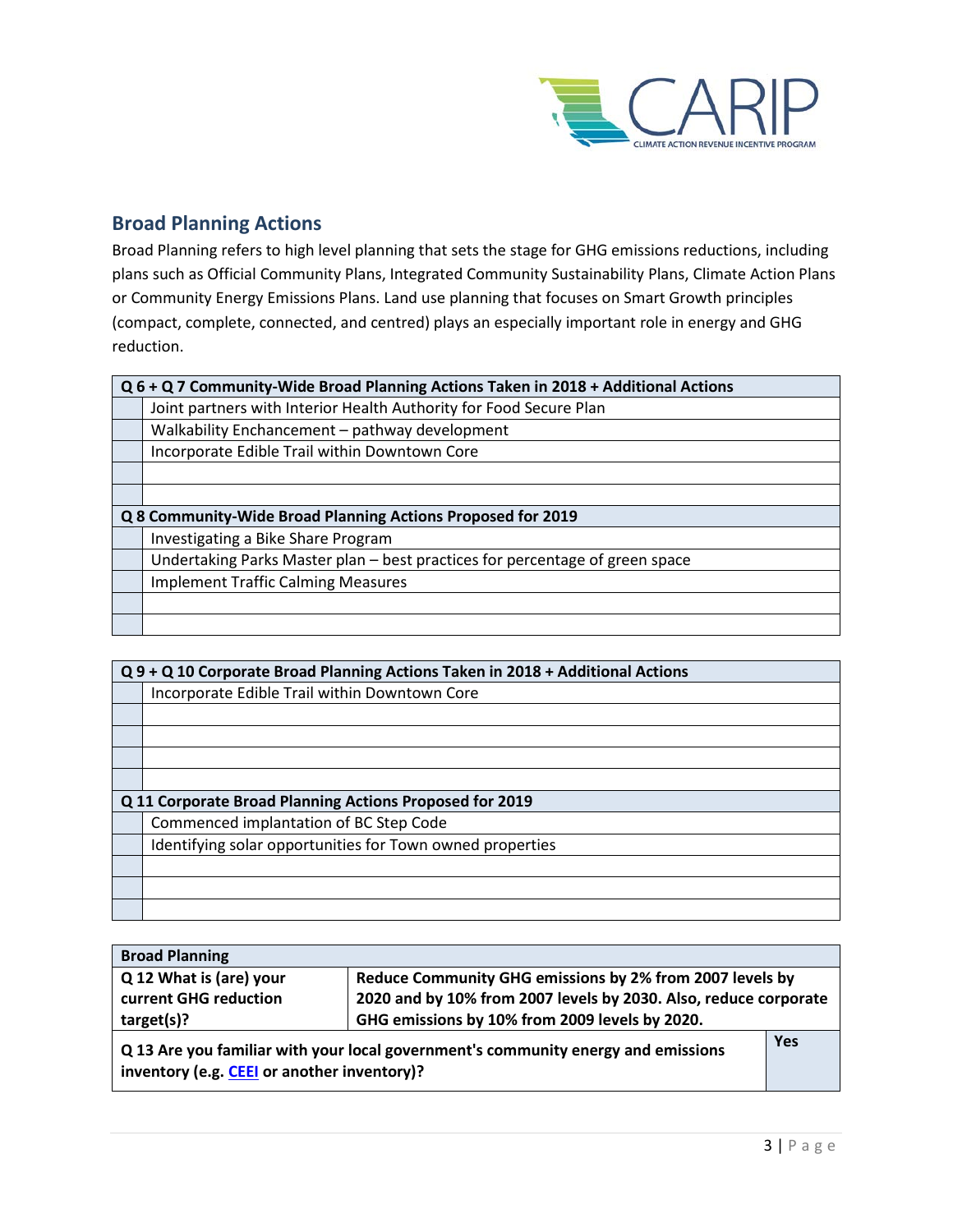

| Q 14 What plans, policies or guidelines govern the implementation of climate mitigation |            |  |
|-----------------------------------------------------------------------------------------|------------|--|
| in your community?                                                                      |            |  |
| <b>Community Energy and Emissions Plan</b><br>$\bullet$                                 | <b>No</b>  |  |
| Integrated Community Sustainability Plan<br>$\bullet$                                   | <b>No</b>  |  |
| Community- Wide Climate Action Plan<br>$\bullet$                                        | Yes        |  |
| <b>Official Community Plan</b><br>$\bullet$                                             | <b>Yes</b> |  |
| <b>Regional Growth Strategy</b><br>$\bullet$                                            | Yes        |  |
| Do not have a plan<br>$\bullet$                                                         | <b>No</b>  |  |
| Other:<br>$\bullet$                                                                     | <b>No</b>  |  |
| Q 15 Does your local government have a corporate GHG reduction plan?                    |            |  |

# **2018 BUILDING AND LIGHTING ACTIONS**

### **Building and Lighting Actions**

Low-carbon buildings use the minimum amount of energy needed to provide comfort and safety for their inhabitants and tap into renewable energy sources for heating, cooling and power. These buildings can save money, especially when calculated over the long term. This category also includes reductions realized from energy efficient street lights and lights in parks or other public spaces.

| Q 16 + Q 17 Community-Wide Building and Lighting Actions Taken in 2018 + Additional Actions |  |  |
|---------------------------------------------------------------------------------------------|--|--|
| Various Street lighting changes to LED within the Town.                                     |  |  |
| Food Recovery Program (Food Secure Oliver)                                                  |  |  |
|                                                                                             |  |  |
|                                                                                             |  |  |
|                                                                                             |  |  |
| Q 18 Community-Wide Building and Lighting Actions Proposed for 2019                         |  |  |
| Identifying solar and wind power opportunities for community properties                     |  |  |
|                                                                                             |  |  |
|                                                                                             |  |  |
|                                                                                             |  |  |
|                                                                                             |  |  |

| Q 19 + Q 20 Corporate Building and Lighting Actions Taken in 2018 + Additional Actions |  |  |
|----------------------------------------------------------------------------------------|--|--|
| Identifying solar opportunities for Town owned properties                              |  |  |
|                                                                                        |  |  |
|                                                                                        |  |  |
|                                                                                        |  |  |
|                                                                                        |  |  |
| Q 21 Corporate Building and Lighting Actions Proposed for 2019                         |  |  |
| Continue to identify motors and pumps that have greater energy efficiency              |  |  |
| Source opportunities for hybrid or electric fleet vehicles                             |  |  |
|                                                                                        |  |  |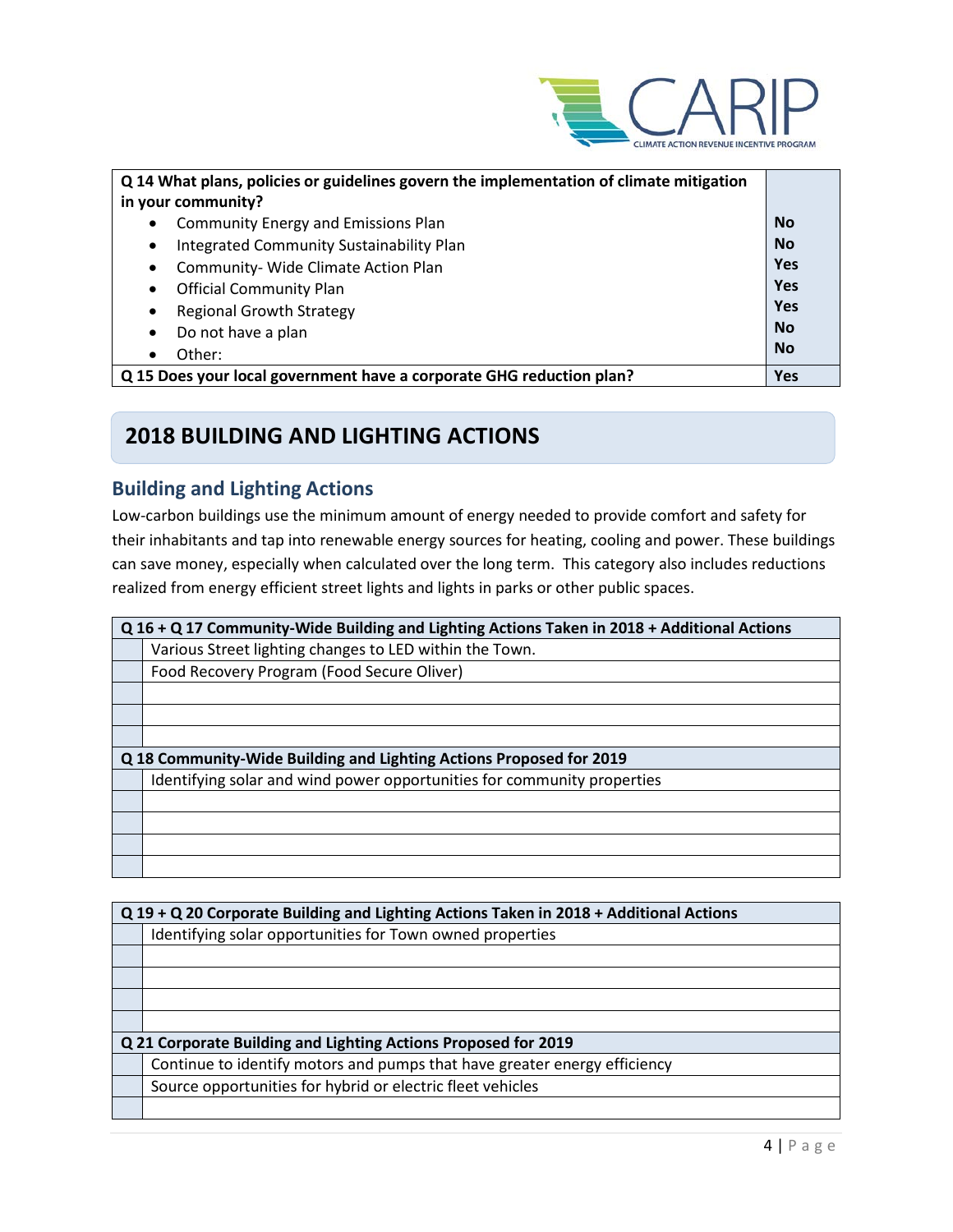

#### **Building and Lighting**

**The Contract of Street** 

The Province has committed to taking incremental steps to increase energy-efficiency requirements in the BC Building Code to make buildings net-zero energy ready by 2032. The BC Energy Step Code--a part of the BC Building Code--supports that effort

| Q 22 Is your local government aware of the BC Energy Step Code?     | Yes |
|---------------------------------------------------------------------|-----|
| Q 23 Is your local government implementing the BC Energy Step Code? | Yes |

# **P5 2018 ENERGY GENERATION ACTIONS**

### **Energy Generation Actions**

A transition to renewable or low-emission energy sources for heating, cooling and power supports large, long-term GHG emissions reductions. Renewable energy including waste heat recovery (e.g. from biogas and biomass), geo-exchange, micro hydroelectric, solar thermal and solar photovoltaic, heat pumps, tidal, wave, and wind energy can be implemented at different scales, e.g. in individual homes, or integrated across neighbourhoods through district energy or co-generation systems.

| Q 24 + Q 25 Community-Wide Energy Generation Actions Taken in 2018 + Additional Actions |  |  |  |
|-----------------------------------------------------------------------------------------|--|--|--|
|                                                                                         |  |  |  |
|                                                                                         |  |  |  |
|                                                                                         |  |  |  |
|                                                                                         |  |  |  |
|                                                                                         |  |  |  |
| Q 26 Community-Wide Energy Generation Actions Proposed for 2019                         |  |  |  |
| Continue to accept requests from not for profits for solar panel installation.          |  |  |  |
|                                                                                         |  |  |  |
|                                                                                         |  |  |  |
|                                                                                         |  |  |  |
|                                                                                         |  |  |  |

| $Q27 + Q28$ Corporate Energy Generation Actions Taken in 2018 + Additional Actions |  |  |
|------------------------------------------------------------------------------------|--|--|
| Explored grant funding for solar photovoltaic array                                |  |  |
|                                                                                    |  |  |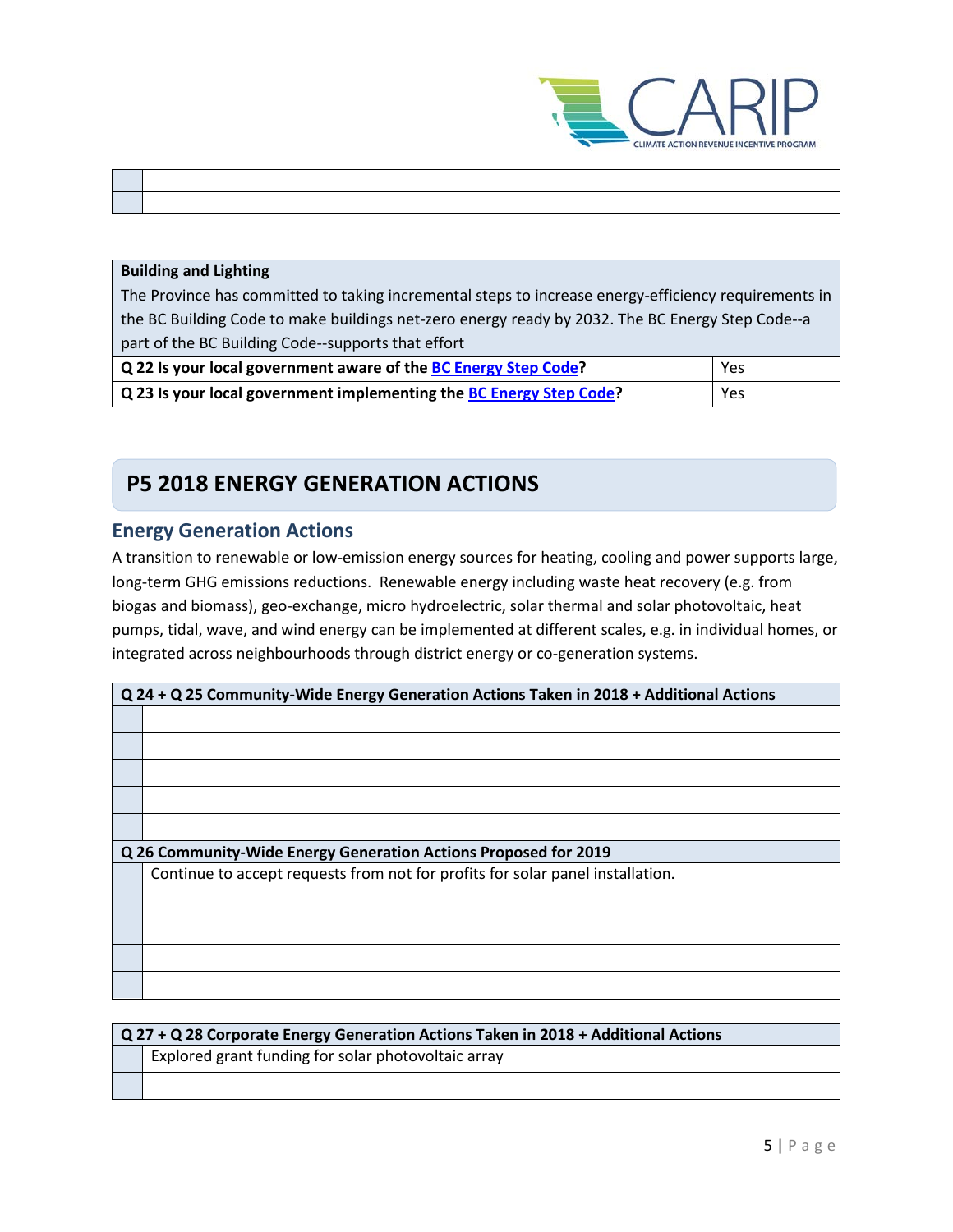

| Q 29 Corporate Energy Generation Actions Proposed for 2019              |
|-------------------------------------------------------------------------|
| Staff to investigate and develop incentives for developers to go green. |
| Implement the Step Code through updating the building code              |
| Identify solar opportunities for town owned properties (fire hall)      |
|                                                                         |
|                                                                         |

| <b>Energy Generation</b>                                                                    |           |  |
|---------------------------------------------------------------------------------------------|-----------|--|
| Q 30 Is your local government developing, or constructing a                                 |           |  |
| district energy system                                                                      | No        |  |
| renewable energy system<br>٠                                                                | No        |  |
| none of the above<br>$\bullet$                                                              |           |  |
| Q 31 Is your local government operating a                                                   |           |  |
| district energy system                                                                      | <b>No</b> |  |
| renewable energy system<br>$\bullet$                                                        | No        |  |
| none of the above                                                                           |           |  |
| Q 32 Is your local government connected to a district energy system that is operated by     |           |  |
| another energy provider?                                                                    |           |  |
| Q 33 Are you familiar with the 2018 List of Funding Opportunities for Clean Energy Projects |           |  |
| <b>Led by First Nations and Local Governments?</b>                                          |           |  |

# **2018 GREENSPACE/NATURAL RESOURCE PROTECTION ACTIONS**

## **Greenspace Actions**

Greenspace/Natural Resource Protection refers to the creation of parks and greenways, boulevards, community forests, urban agriculture, riparian areas, gardens, recreation/school sites, and other green spaces, such as remediated brownfield/contaminated sites as well as the protection of wetlands, waterways and other naturally occurring features.

| Q 34 + Q 36 Community-Wide Greenspace Actions Taken in 2018 + Additional Actions (Q 35 below Q<br>41)   |  |
|---------------------------------------------------------------------------------------------------------|--|
| Upon subdivision of larger parcels it is a requirement that they must be connected to walking<br>trails |  |
|                                                                                                         |  |
|                                                                                                         |  |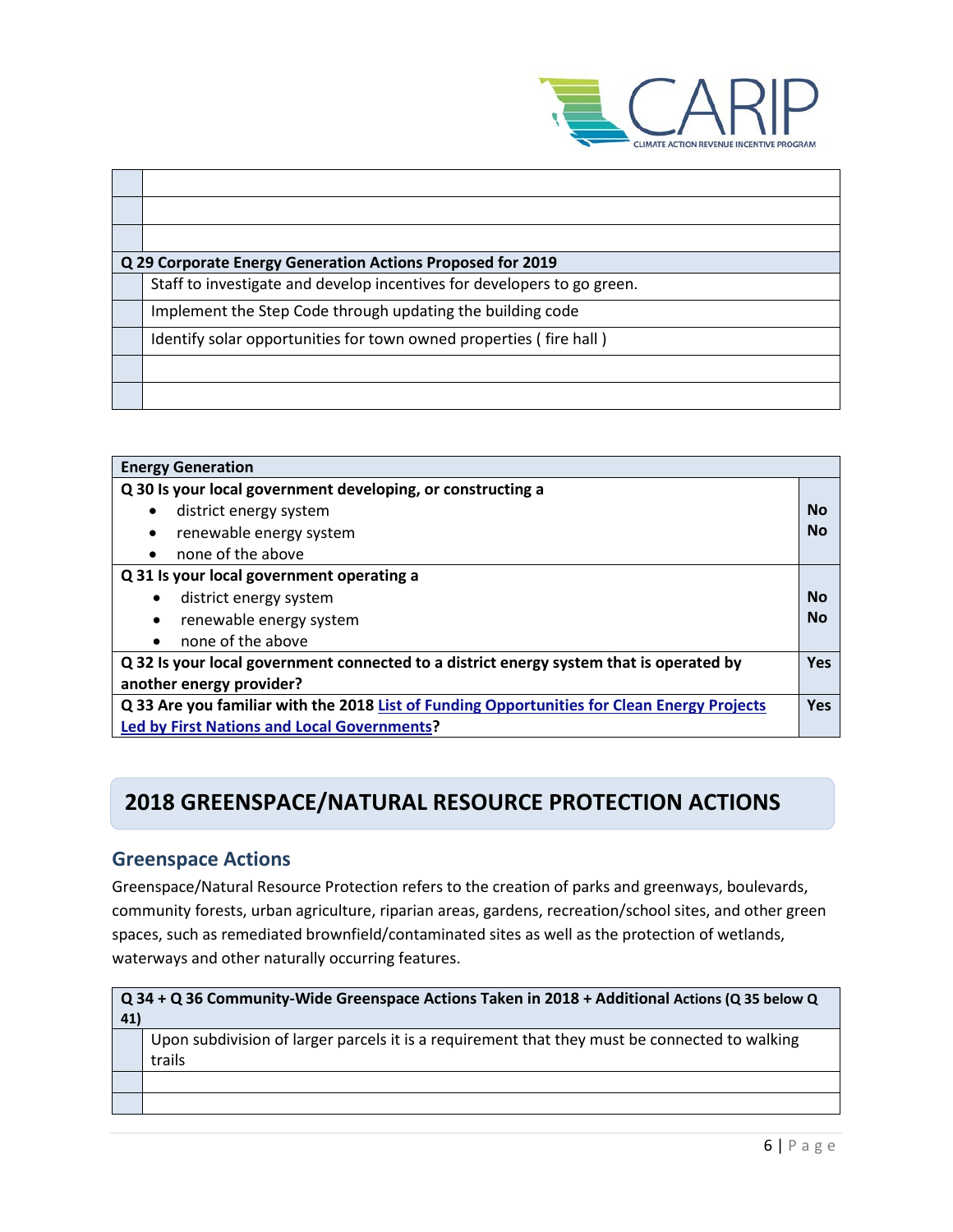

| Q 37 Community-Wide Greenspace Actions Proposed for 2019                                 |  |
|------------------------------------------------------------------------------------------|--|
| Continue to develop a walking network of paths and trails for mult use and all levels of |  |
| accessibility                                                                            |  |
| Riparian area designation protection on a property in the industrial zone.               |  |
|                                                                                          |  |
|                                                                                          |  |
|                                                                                          |  |

| Q 38 + Q 39 Corporate Greenspace Actions Taken in 2018 + Additional Actions |  |
|-----------------------------------------------------------------------------|--|
| Continue tree replacement program                                           |  |
|                                                                             |  |
|                                                                             |  |
|                                                                             |  |
|                                                                             |  |
| Q 40 Corporate Greenspace Actions Proposed for 2019                         |  |
| Plan and construct the development of a new park within Town limits         |  |
|                                                                             |  |
|                                                                             |  |
|                                                                             |  |
|                                                                             |  |

| Greenspace                                                                              |  |
|-----------------------------------------------------------------------------------------|--|
| Q 41 Does your local government have urban forest policies, plans or programs?          |  |
| Q 35. Does your local government have policies, plans or programs to support local food |  |
| production?                                                                             |  |

# **2018 SOLID WASTE ACTIONS**

# **Solid Waste Actions**

Reducing, reusing, recycling, recovering and managing the disposal of the residual solid waste minimizes environmental impacts and supports sustainable environmental management, greenhouse gas reductions, and improved air and water quality.

| Q 42 + Q 43 Community-Wide Solid Waste Actions Taken in 2018 + Additional Actions |  |
|-----------------------------------------------------------------------------------|--|
| Implemented a automated garbage, recycling and yard waste cart program            |  |
|                                                                                   |  |
|                                                                                   |  |
|                                                                                   |  |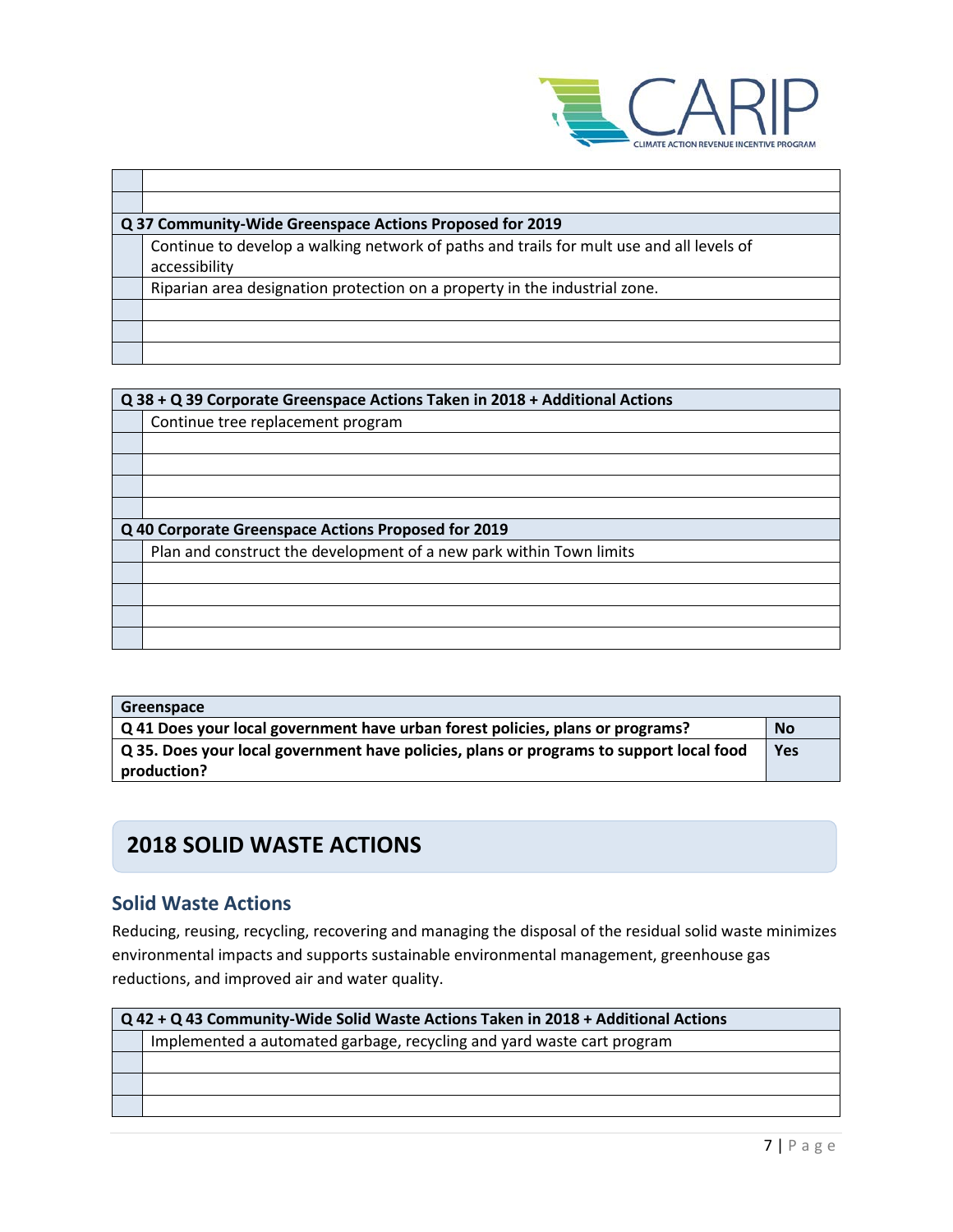

| Q 44 Community-Wide Solid Waste Actions Proposed for 2019                     |  |
|-------------------------------------------------------------------------------|--|
| Continue education program for utilization of cart program introduced in 2018 |  |
|                                                                               |  |
|                                                                               |  |
|                                                                               |  |
|                                                                               |  |

| Q 45 + Q 46 Corporate Solid Waste Actions Taken in 2018 + Additional Actions |  |
|------------------------------------------------------------------------------|--|
| Provided Christmas tree and spring yard waste chipping to residents          |  |
| Continue composting organics to make soil.                                   |  |
| Improved educational materials for the different types of products.          |  |
|                                                                              |  |
|                                                                              |  |
| Q 47 Corporate Solid Waste Actions Proposed for 2019                         |  |
| Continue composting organics to make soil.                                   |  |
| Improved educational materials for the different types of products.          |  |
| Provided Christmas tree and spring yard waste chipping to residents          |  |
|                                                                              |  |

| <b>Solid Waste</b>                                                                                               |     |
|------------------------------------------------------------------------------------------------------------------|-----|
| Q 48 Does your local government have construction and demolition waste reduction<br>policies, plans or programs? | Yes |
| Q 49 Does your local government have organics reduction/diversion policies, plans or                             | Yes |
| programs?                                                                                                        |     |

# **2018 TRANSPORTATION ACTIONS**

### **Transportation Actions**

Transportation actions that increase transportation system efficiency emphasize the movement of people and goods, and give priority to more efficient modes, e.g. walking, cycling and public transit, can contribute to reductions in GHG emissions and more livable communities.

|                                                              | Q 50 + Q 51 Community-Wide Transportation Actions Taken in 2018 + Additional Actions |  |
|--------------------------------------------------------------|--------------------------------------------------------------------------------------|--|
|                                                              | Implemented a transit system between Osoyoos to Kelowna with a stop in Oliver        |  |
|                                                              |                                                                                      |  |
|                                                              |                                                                                      |  |
|                                                              |                                                                                      |  |
|                                                              |                                                                                      |  |
| Q 52 Community-Wide Transportation Actions Proposed for 2019 |                                                                                      |  |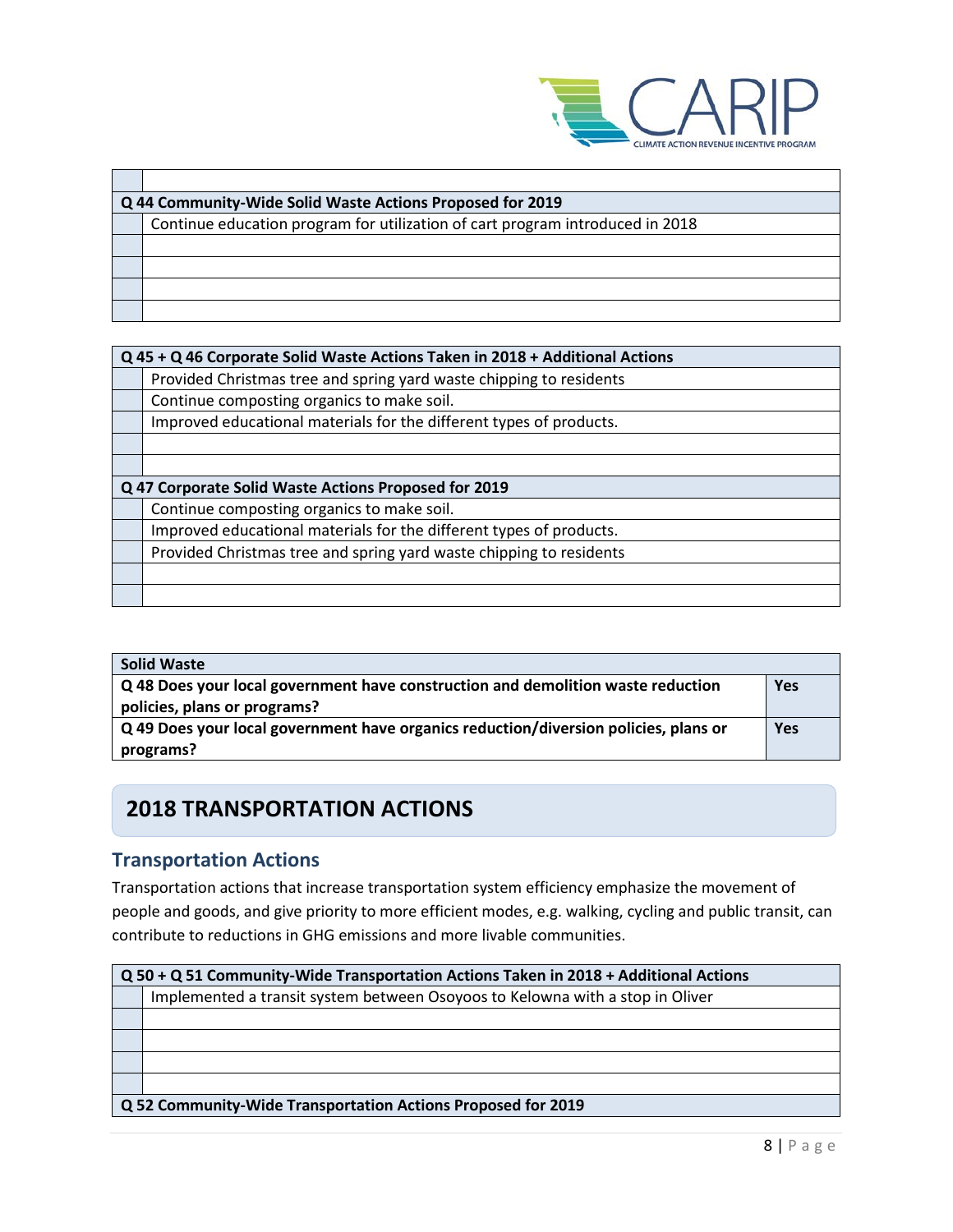

| Investigation of a bike share program                                                       |
|---------------------------------------------------------------------------------------------|
| Engage the Downtown Advisory Committee to explore opportunities for increasing foot traffic |
|                                                                                             |
|                                                                                             |
|                                                                                             |

| Q 53 + Q 54 Corporate Transportation Actions Taken in 2018 + Additional Actions |  |  |
|---------------------------------------------------------------------------------|--|--|
| Implemented a transit system between Osoyoos to Kelowna with a stop in Oliver   |  |  |
|                                                                                 |  |  |
|                                                                                 |  |  |
|                                                                                 |  |  |
|                                                                                 |  |  |
| Q 55 Corporate Transportation - Actions Proposed for 2019                       |  |  |
| Continue to explore utilization of electric vehicles for fleet                  |  |  |
|                                                                                 |  |  |
|                                                                                 |  |  |
|                                                                                 |  |  |
|                                                                                 |  |  |

| <b>Transportation</b>                                                                     |            |
|-------------------------------------------------------------------------------------------|------------|
| Q 56 Does your local government have policies, plans or programs to support:              |            |
| Walking<br>$\bullet$                                                                      | <b>Yes</b> |
| Cycling<br>$\bullet$                                                                      | <b>No</b>  |
| Transit Use<br>$\bullet$                                                                  | <b>No</b>  |
| Flectric Vehicle Use<br>$\bullet$                                                         | <b>No</b>  |
| Other (please specify)<br>$\bullet$                                                       | <b>No</b>  |
| Q 57 Does your local government have a Transportation Demand Management (TDM)             |            |
| strategy (e.g. to reduce single-vehicle occupancy trips, increase travel options, provide |            |
| incentives to encourage individuals to modify travel behaviour)?                          |            |
| Q 58 Does your local government integrate its transportation and land use planning?       | <b>Yes</b> |

# **2018 WATER AND WASTEWATER ACTIONS**

### **Water and Wastewater Actions**

Managing and reducing water consumption and wastewater is an important aspect of developing a sustainable built environment that supports healthy communities, protects ecological integrity, and reduces GHG emissions.

| Q 59 + Q 60 Community-Wide Water and Wastewater Actions Taken in 2018 + Additional Actions |                                                                                    |
|--------------------------------------------------------------------------------------------|------------------------------------------------------------------------------------|
|                                                                                            | Developed an improvement plan to optimize the life of the irrigation canal system. |
|                                                                                            | Pumphouse electrical upgrades and control improvements                             |
|                                                                                            | Assess condition of wastewater piping                                              |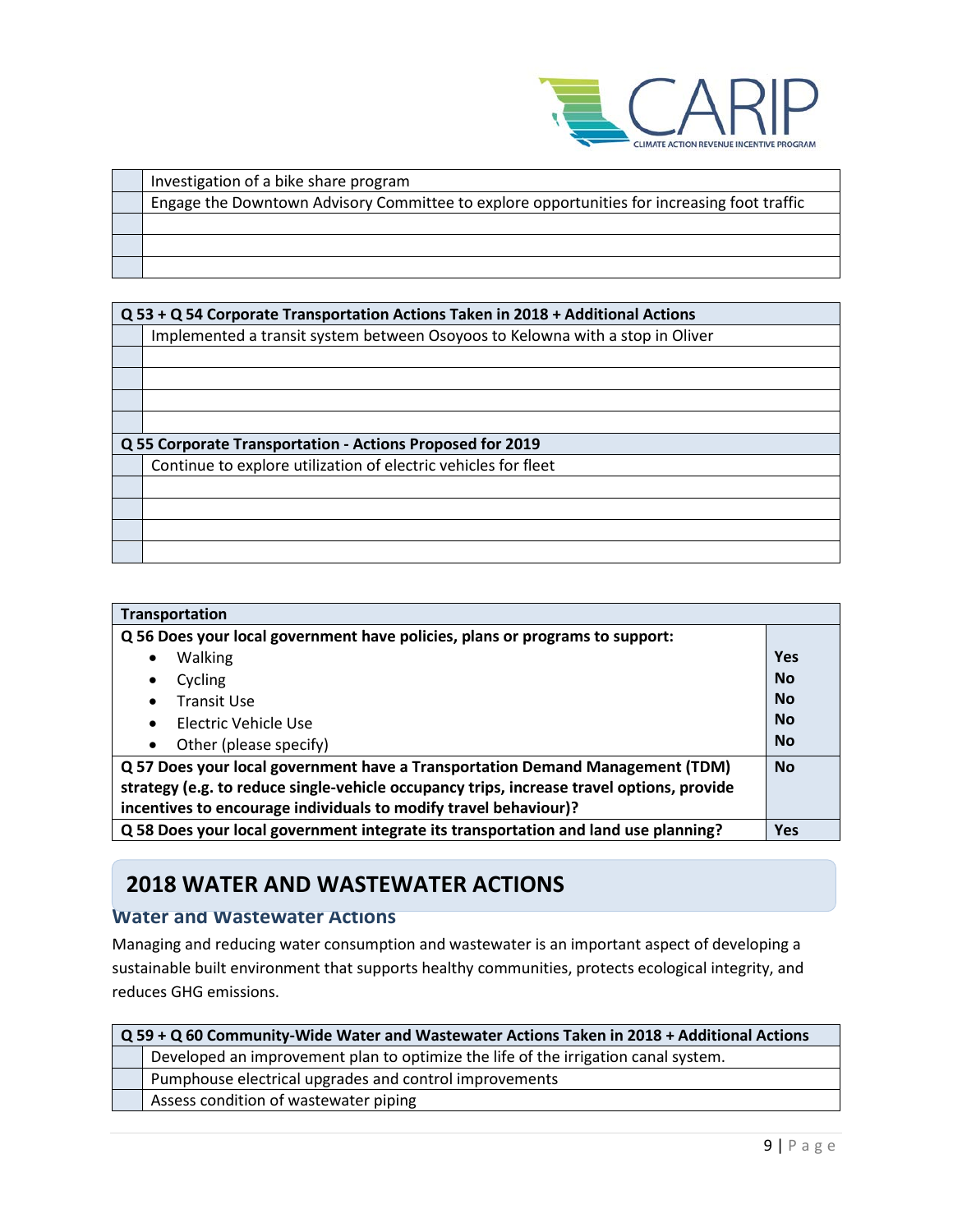

| Q 61 Community-Wide Water and Wastewater Actions Proposed for 2019         |  |  |
|----------------------------------------------------------------------------|--|--|
| Continue to provide leak letters to residents with leaks                   |  |  |
| Replacement of faulty meters that were no longer registering correct reads |  |  |
|                                                                            |  |  |
|                                                                            |  |  |
|                                                                            |  |  |
|                                                                            |  |  |

| Q 62 + Q 63 Corporate Water and Wastewater Actions Taken in 2018 + Additional Actions |                                                                                        |  |
|---------------------------------------------------------------------------------------|----------------------------------------------------------------------------------------|--|
|                                                                                       | Replaced blower with a frequency drive motor to reduce power costs in wastewater plant |  |
|                                                                                       |                                                                                        |  |
|                                                                                       |                                                                                        |  |
|                                                                                       |                                                                                        |  |
|                                                                                       |                                                                                        |  |
| Q 64 Corporate Water and Wastewater Actions Proposed for 2019                         |                                                                                        |  |
|                                                                                       |                                                                                        |  |
|                                                                                       | Irrigation control and Electrical Upgrades                                             |  |
|                                                                                       | Gallagher Siphon Replace & upgrades                                                    |  |
|                                                                                       | Solar Array - Treatment Plant photovoltaics                                            |  |
|                                                                                       |                                                                                        |  |

#### **Water Conservation**

**Q 65 Does your local government have water conservation policies, plans or programs? Yes**

# **2018 CLIMATE CHANGE ADAPTATION ACTIONS**

This section of the CARIP survey is designed to collect information related to the types of climate impacts local governments are experiencing and how they are being addressed.

| Q 66 Please identify the THREE climate impacts that are most relevant to your Local Government. |                                                                          |  |
|-------------------------------------------------------------------------------------------------|--------------------------------------------------------------------------|--|
| $\bullet$                                                                                       | Warmer winter temperatures reducing snowpack                             |  |
|                                                                                                 | Changes to temperature and precipitation causing seasonal drought        |  |
|                                                                                                 | <b>Heatwaves impacting population health</b>                             |  |
|                                                                                                 | Increased temperatures increasing wildfire activity                      |  |
| $\bullet$                                                                                       | Increased temperatures affecting air quality                             |  |
| ٠                                                                                               | Changing temperatures influencing species migration and ecosystem shifts |  |
|                                                                                                 | Changing temperatures influencing ecosystem shifts                       |  |
|                                                                                                 | Extreme weather events contributing to urban and overland flooding       |  |
|                                                                                                 | Sea level rise and storms causing coastal flooding and/or erosion        |  |
|                                                                                                 |                                                                          |  |

Other (please specify):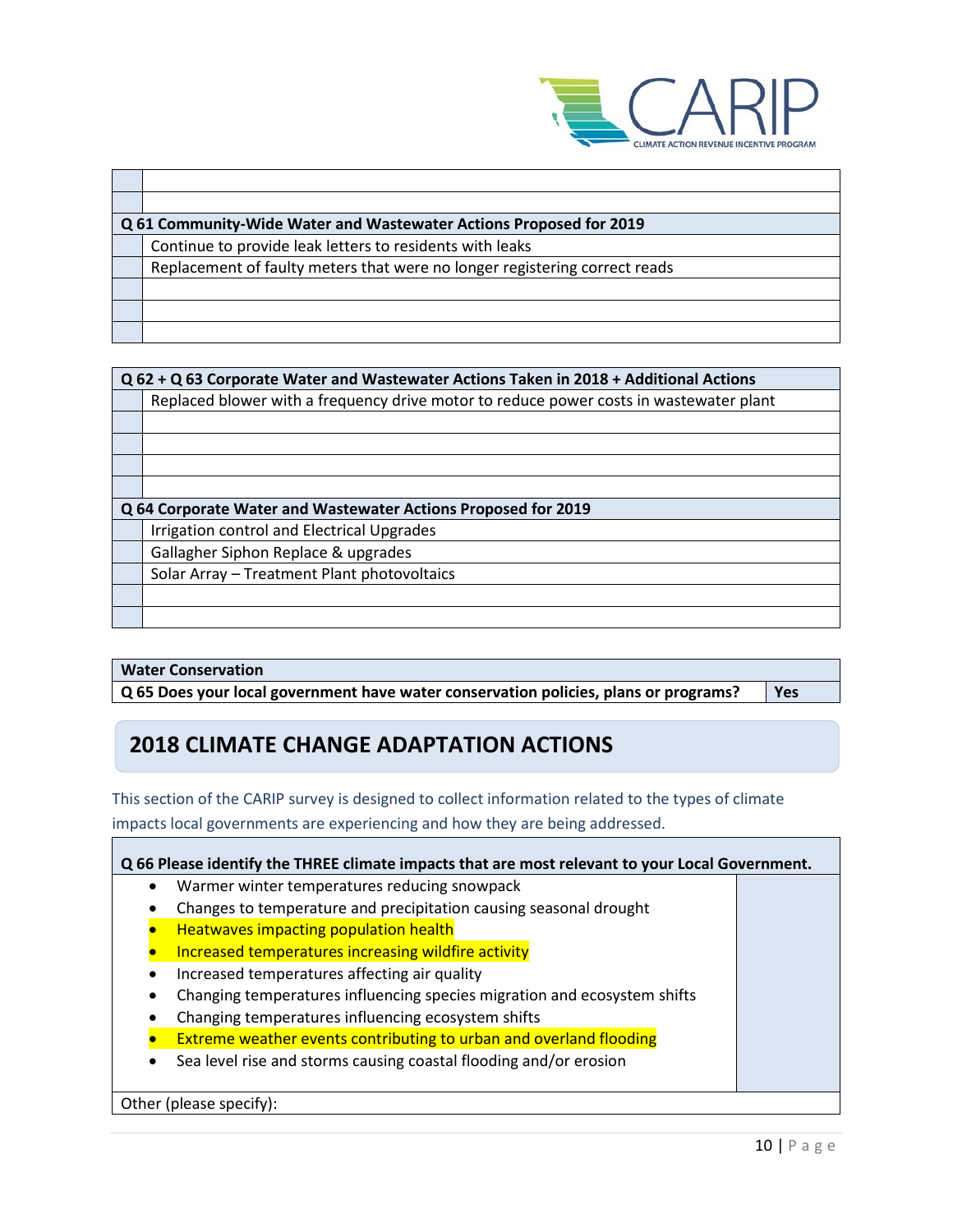

| Q 67 In 2018 has your local government addressed the impacts of a changing climate using any of |           |
|-------------------------------------------------------------------------------------------------|-----------|
| the following?                                                                                  |           |
| Risk and Vulnerability Assessments                                                              | <b>No</b> |
| <b>Risk Reduction Strategies</b>                                                                | <b>No</b> |
| <b>Emergency Response Planning</b>                                                              | <b>No</b> |
| <b>Asset Management</b>                                                                         | <b>No</b> |
| Natural/Eco Asset Management Strategies                                                         | <b>No</b> |
| Infrastructure Upgrades (e.g. stormwater system upgrades)                                       | Yes       |
| <b>Beach Nourishment Projects</b>                                                               | <b>No</b> |
| <b>Economic Diversification Initiatives</b>                                                     | <b>No</b> |
| <b>Strategic and Financial Planning</b>                                                         | Yes       |
| <b>Cross-Department Working Groups</b>                                                          | <b>No</b> |
| <b>Official Community Plan Policy Changes</b>                                                   | Yes       |
| Changes to Zoning and other Bylaws and Regulations                                              | Yes       |
| Incentives for Property Owners (e.g. reducing storm water run-off)                              | <b>No</b> |
| <b>Public Education and Awareness</b>                                                           | <b>No</b> |
| Research                                                                                        | <b>No</b> |
| Mapping                                                                                         | <b>No</b> |
| Partnerships                                                                                    | <b>No</b> |
|                                                                                                 |           |
| Other (please specify):                                                                         |           |

### **Q 68 Climate Change Adaptation Actions Taken in 2018**

| Please elaborate on key actions and/or partnerships your local government has engaged in to prepare |                                                          |  |
|-----------------------------------------------------------------------------------------------------|----------------------------------------------------------|--|
| for, and adapt to a changing climate. Add links to key documents and information where appropriate. |                                                          |  |
|                                                                                                     | <b>OBWB</b>                                              |  |
|                                                                                                     |                                                          |  |
|                                                                                                     |                                                          |  |
|                                                                                                     |                                                          |  |
|                                                                                                     |                                                          |  |
|                                                                                                     | Q 69 Climate Change Adaptation Actions Proposed for 2019 |  |
|                                                                                                     | <b>OBWB</b>                                              |  |
|                                                                                                     |                                                          |  |
|                                                                                                     |                                                          |  |
|                                                                                                     |                                                          |  |
|                                                                                                     |                                                          |  |
|                                                                                                     | Q 70 For more information please contact                 |  |
|                                                                                                     |                                                          |  |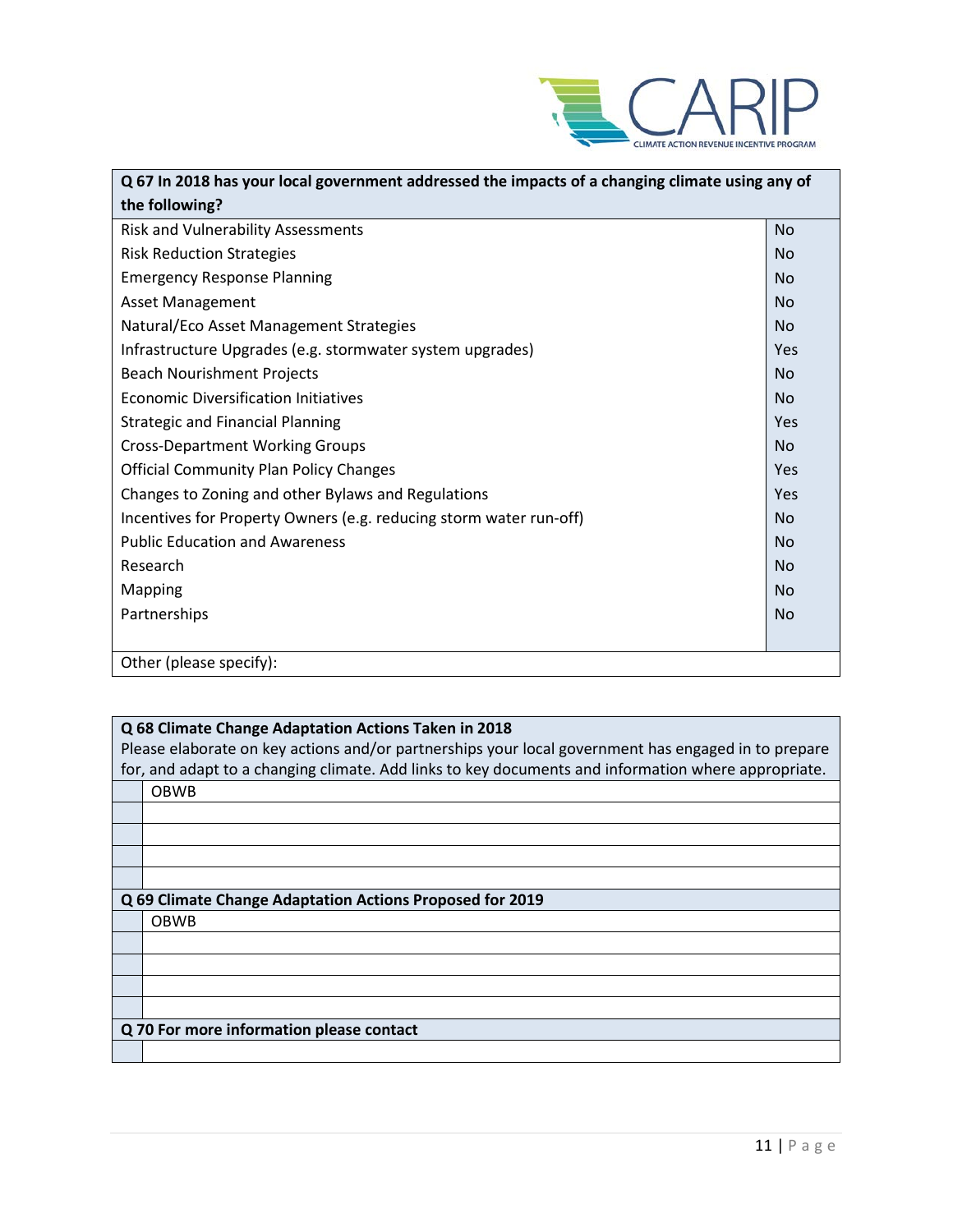

| Q 71. The following are key resources that may be helpful to your local government in identifying climate impacts, as |                   |  |
|-----------------------------------------------------------------------------------------------------------------------|-------------------|--|
| well as, strategies, actions and funding to deal with them. For those resources that you have used, please indicate   |                   |  |
| whether they were useful in advancing your work in climate change adaptation?                                         |                   |  |
| <b>Indicators of Climate Change for British Columbia</b>                                                              | Haven't Used      |  |
| Plan2Adapt                                                                                                            | Haven't Used      |  |
| <b>Climate Projections for Metro Vancouver</b>                                                                        | Not Useful        |  |
| <b>Climate Projections for the Capital Region</b>                                                                     | Not Useful        |  |
| <b>Climate Projections for the Cowichan Valley Regional District</b>                                                  | <b>Not Useful</b> |  |
| Province of BC's BC Adapts Video Series                                                                               | Haven't Used      |  |
| <b>Preparing for Climate Change: Implementation Guide for Local Governments</b>                                       | Haven't Used      |  |
| <b>Public Infrastructure and Engineering Vulnerability Committee's (PIEVC)</b>                                        | Haven't Used      |  |
| <b>Sea Level Rise Adaptation Primer</b>                                                                               | Not Useful        |  |
| <b>BC Regional Adaptation Collaborative Webinars</b>                                                                  | Haven't Used      |  |
| <b>Retooling for Climate Change</b>                                                                                   | Haven't Used      |  |
| <b>Water Balance Model</b>                                                                                            | Haven't Used      |  |
| <b>Water Conservation Calculator</b>                                                                                  | Haven't Used      |  |
|                                                                                                                       |                   |  |
| Funding:                                                                                                              |                   |  |
| <b>National Disaster Mitigation Program (NDMP)</b>                                                                    | Not Useful        |  |
| <b>Community Emergency Preparedness Fund (CEPF)</b>                                                                   | Haven't Used      |  |
| <b>Municipalities for Climate Innovation Program (MCIP)</b>                                                           | Haven't Used      |  |
| <b>Climate Adaptation Partner Grants (FCM)</b>                                                                        | Useful            |  |
| <b>Infrastructure Planning Grants (MAH)</b>                                                                           | Useful            |  |
| <b>Federal Gas Tax Fund</b>                                                                                           | Useful            |  |
|                                                                                                                       |                   |  |
| Other (please specify)                                                                                                |                   |  |

# **2018 OTHER CLIMATE ACTIONS**

## **Other Climate Actions**

This section provides local governments the opportunity to report other climate actions that are not captured in the categories above.

| Q 72 Community-Wide Other Actions Taken in 2018 |                                            |  |  |
|-------------------------------------------------|--------------------------------------------|--|--|
|                                                 | No response                                |  |  |
|                                                 |                                            |  |  |
|                                                 |                                            |  |  |
|                                                 |                                            |  |  |
|                                                 |                                            |  |  |
|                                                 | Q 73 Corporate Other Actions Taken in 2018 |  |  |
|                                                 | No response                                |  |  |
|                                                 |                                            |  |  |
|                                                 |                                            |  |  |
|                                                 |                                            |  |  |
|                                                 |                                            |  |  |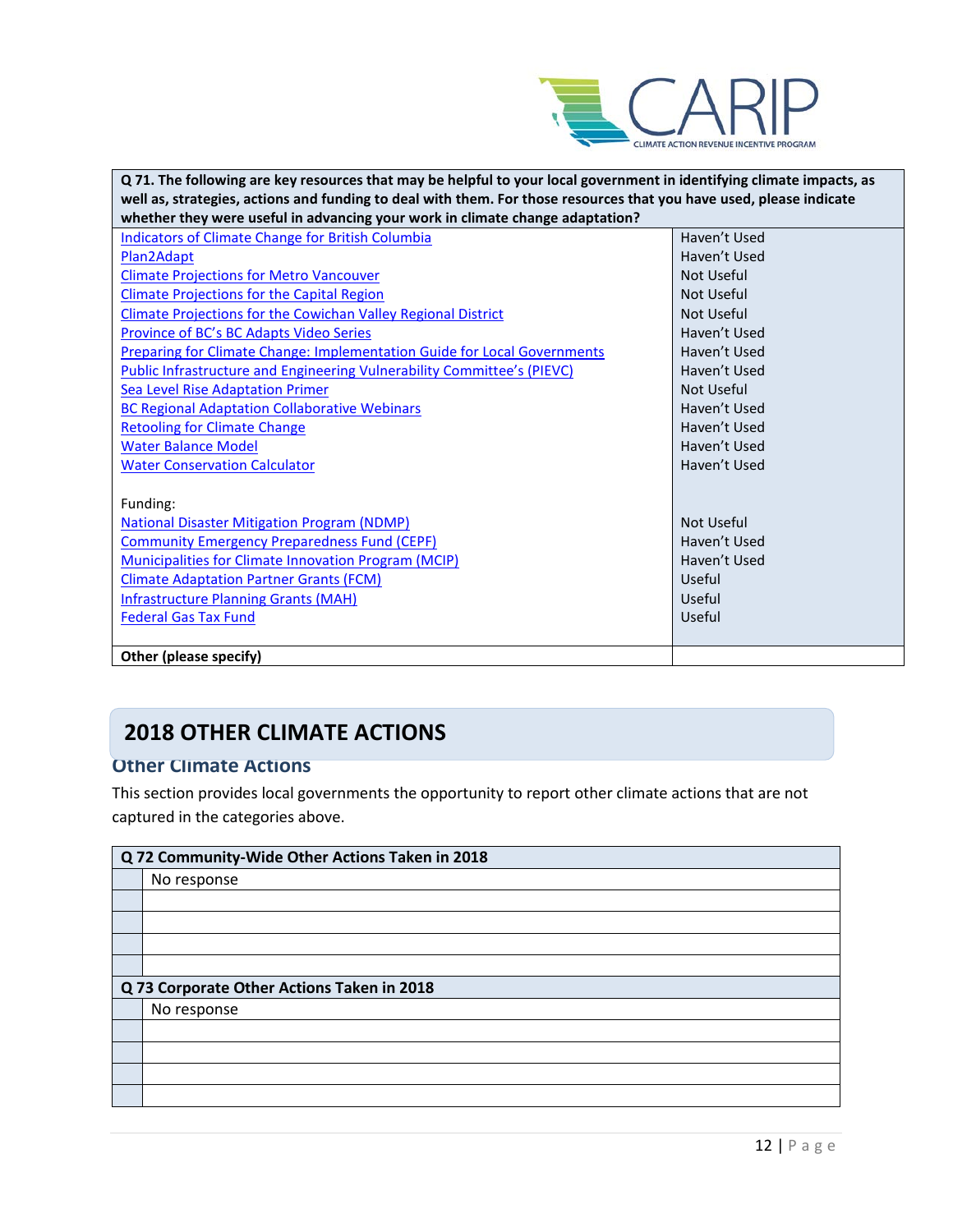

| <b>Other</b>                                                                           |           |
|----------------------------------------------------------------------------------------|-----------|
| Q 74 Are you familiar with the Community Lifecycle Infrastructure Costing Tool (CLIC)? | Yes       |
| Q 75 Is your local government using the CLIC tool?                                     | <b>No</b> |

# **INNOVATION AND PEER-TO-PEER LEARNING**

### **Innovation**

This section provides the opportunity to showcase an innovative *Corporate and/or Community-Wide*  GHG reduction and/or climate change adaptation activity that your local government has undertaken and that has had, or has the potential to have, a significant impact. You are welcome to highlight an action that has already been listed.

Projects included here may be featured as success stories on th[e B.C. Climate Action Toolkit](http://www.toolkit.bc.ca/) and/or shared with other local governments to inspire further climate action. Please add links to additional information where possible.

Communities that have conducted innovative initiatives may want to consider making applications to [CEA's Climate and Energy Action Awards,](http://communityenergy.bc.ca/climate-and-energy-action-awards/) [FCM Sustainable Communities Awards](https://fcm.ca/home/awards/sustainable-communities-awards.htm) or t[o FCM's National](https://fcm.ca/home/programs/partners-for-climate-protection/national-measures-report.htm)  [Measures Report.](https://fcm.ca/home/programs/partners-for-climate-protection/national-measures-report.htm)

**Q 76 Community-Wide Innovation Action**

**Q 77 Corporate Innovation Action**

**Q 78 For more information on actions described above contact**

### **Programs, Partnerships and Funding Opportunities**

Local governments often rely on programs, partnerships and funding opportunities to achieve their climate action goals. Please share the names of programs and organizations that have supported your local government's climate actions by listing each entry in the box below separated by a forward slash (e.g. program1/program2).

#### **Mitigation**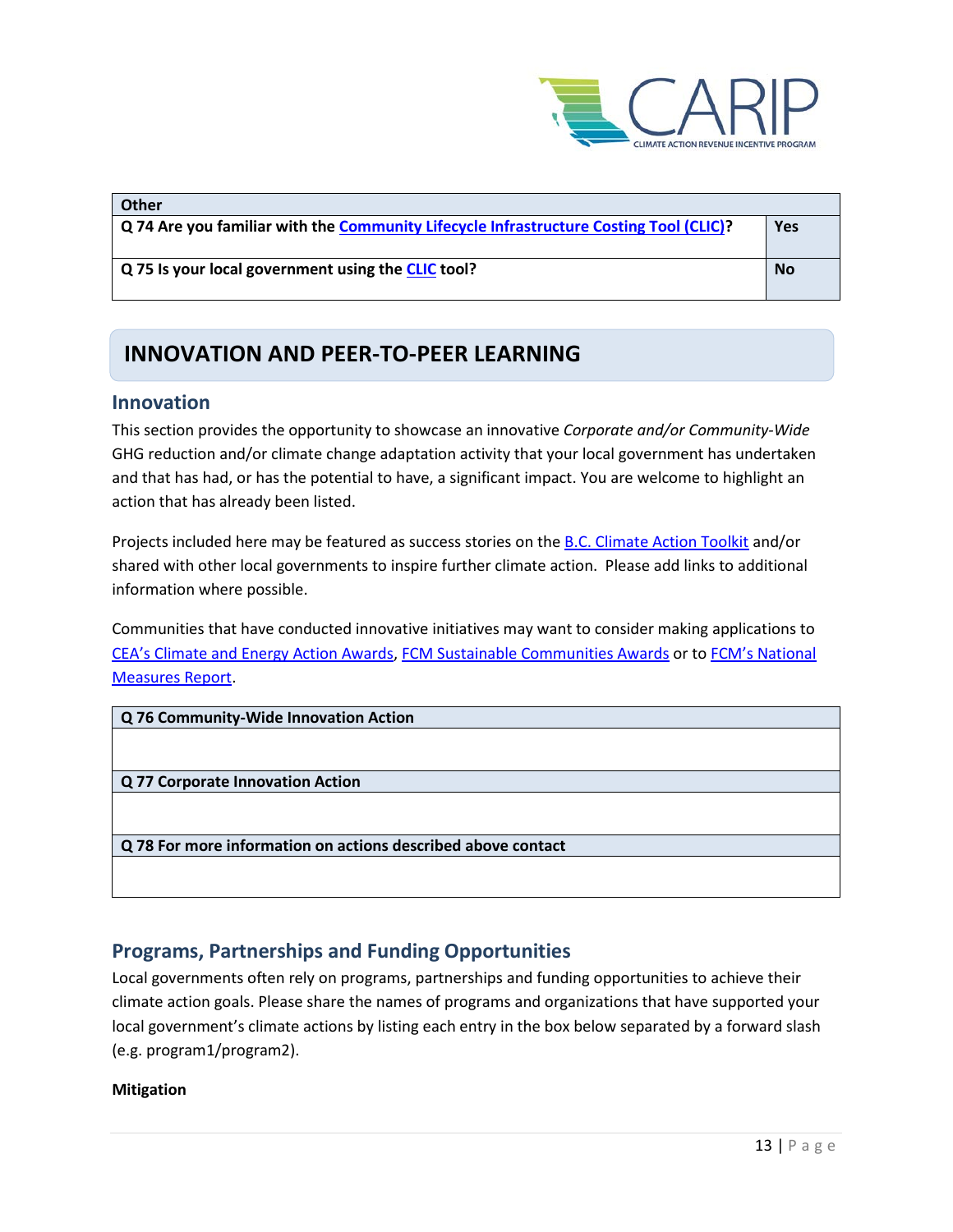

#### **Q 79 Mitigation Programs, Partnerships and Funding**

Federal Gas Tax UBCM – Asset Management FCM – Asset Management

#### **Adaptation**

#### **Q 80 Adaptation Programs, Partnerships and Funding**

No response

# **2018 CARBON NEUTRAL REPORTING**

Local governments are required to report on their progress in achieving their carbon neutral goal under the [B.C. Climate Action Charter.](https://www2.gov.bc.ca/gov/content/governments/local-governments/climate-action/bc-climate-action-charter) Working with B.C. local governments, the joint Provincial-UBCM Green Communities Committee (GCC) has established a common approach to determining carbon neutrality for the purposes of the Climate Action Charter, including a Carbon Neutral Framework and supporting guidance for local governments on how to become carbon neutral.

Prior to completing this portion of the survey, please ensure that you are familiar with guidance available on the **B.C. Climate Action Toolkit website**, especially the [Workbook](https://www.toolkit.bc.ca/sites/default/files/CarbonNeutralWorkbook.V2_noapdcs_03.12_1.pdf) and Becoming Carbon [Neutral: A Guide for Local Governments in British Columbia.](http://www.toolkit.bc.ca/sites/default/files/Becoming%20Carbon%20Neutral%20V3%20FINAL%20July%202014_0.pdf)

*Please note: As a result of the BC Recycling Regulation, local governments are no longer required to account for GHG emissions from vehicles, equipment and machinery required for the collection, transportation and diversion of packaging and printed paper, in their annual Climate Action Revenue Incentive Program (CARIP) reports.*

### **Reporting Emissions**

| Q 81 Did your local government measure corporate GHG emissions for 2018?                                                                                                                                                          | <b>Yes</b> |
|-----------------------------------------------------------------------------------------------------------------------------------------------------------------------------------------------------------------------------------|------------|
|                                                                                                                                                                                                                                   |            |
| Q 82 If your local government measured 2018 corporate GHG emissions, please<br>report the number of corporate GHG emissions from services delivered directly<br>by your local government (in tonnes of carbon dioxide equivalent) | 207.97     |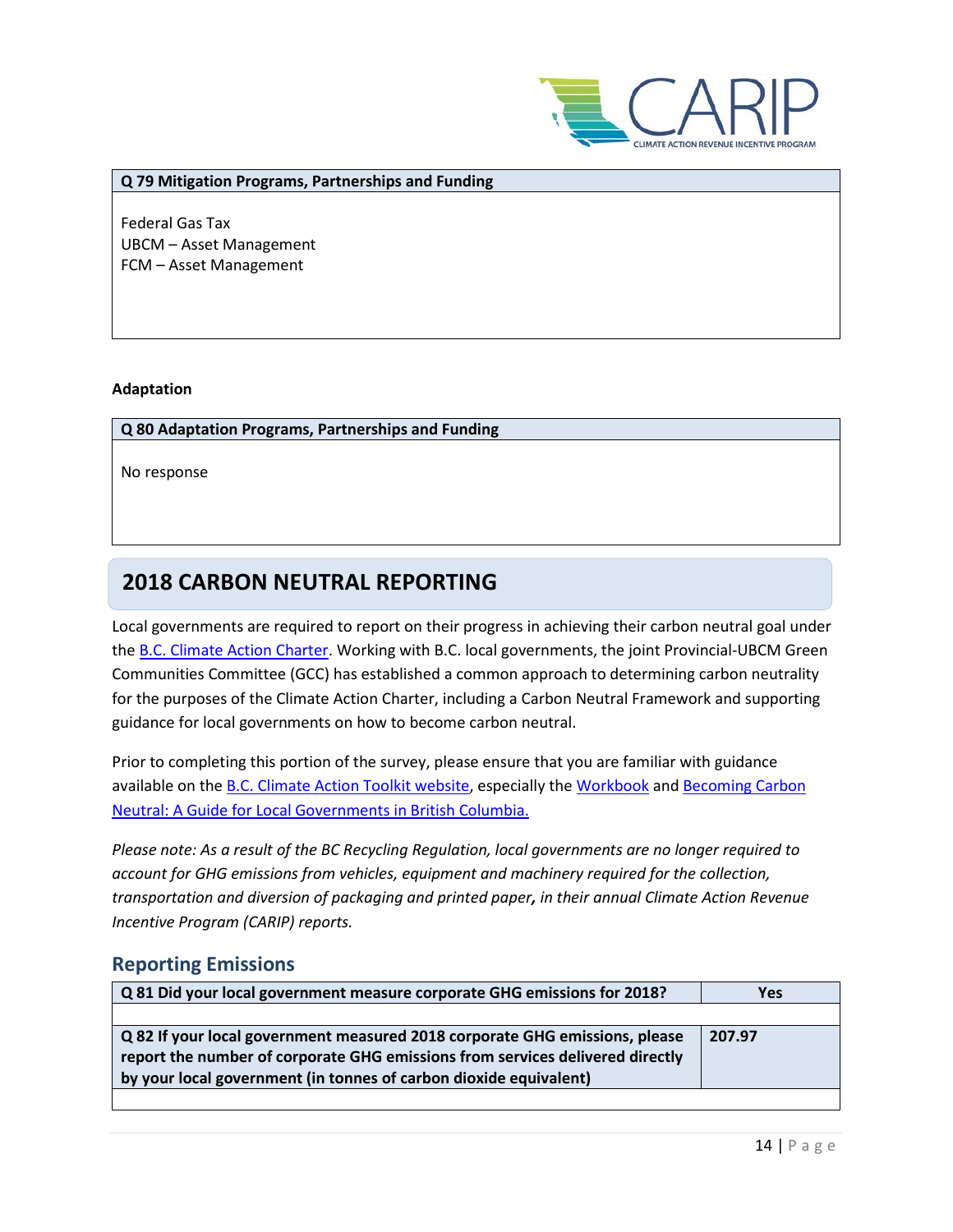

| Q 83 If your local government measured 2018 corporate GHG emissions, please<br>report the number of corporate GHG emissions from contracted services (in<br>tonnes of carbon dioxide equivalent) | 48.2         |
|--------------------------------------------------------------------------------------------------------------------------------------------------------------------------------------------------|--------------|
|                                                                                                                                                                                                  |              |
| Q 84 TOTAL A: CORPORATE GHG EMISSIONS FOR 2018 (Direct GHGs +<br><b>Contracted GHGs)</b>                                                                                                         | 256.17 tCO2e |

## **Reporting Reductions and Offsets**

To be carbon neutral, a local government must balance their TOTAL corporate GHG emissions generated in 2018 by one or a combination of the following actions:

- undertake GCC-supported Option 1 Project(s)
- undertake GCC-supported Option 2 Project(s)
- purchase carbon offsets from a credible offset provider

*For more information about options to balance or offset corporate GHG emissions please refer to [Becoming Carbon Neutral: A Guidebook for Local Governments in British Columbia.](http://www.toolkit.bc.ca/sites/default/files/Becoming%20Carbon%20Neutral%20V3%20FINAL%20July%202014_0.pdf)*

If applicable, please report the 2018 GHG emissions reductions (in tonnes of carbon dioxide equivalent (tCO2e)) being claimed from any of the following Option 1 GHG Reduction Projects:

| <b>OPTION 1 PROJECTS</b>                                                                    | <b>REDUCTIONS</b> |
|---------------------------------------------------------------------------------------------|-------------------|
|                                                                                             |                   |
| Q 85 Energy Efficient Retrofits (in tonnes of carbon dioxide equivalent (tCO2e))            |                   |
|                                                                                             |                   |
| Q 86 Solar Thermal (in tonnes of carbon dioxide equivalent (tCO2e))                         |                   |
|                                                                                             |                   |
| Q 87 Household Organic Waste Composting (in tonnes of carbon dioxide<br>equivalent (tCO2e)) |                   |
|                                                                                             |                   |
| Q 88 Low Emission Vehicles (in tonnes of carbon dioxide equivalent (tCO2e))                 |                   |
|                                                                                             |                   |
| Q 89 Avoided Forest Conversion (in tonnes of carbon dioxide equivalent<br>(tCO2e)           |                   |
|                                                                                             |                   |
| Q 90 TOTAL B: REDUCTIONS FROM ALL OPTION 1 PROJECTS FOR 2018                                | tCO <sub>2e</sub> |

**Q 91 If applicable, please report the names and 2018 GHG emissions reductions (in tonnes of carbon dioxide equivalent (tCO2e)) being claimed from Option 2 GHG Reduction Projects:**

| <b>Option 2 Project Name</b> | <b>REDUCTIONS</b> |
|------------------------------|-------------------|
|                              |                   |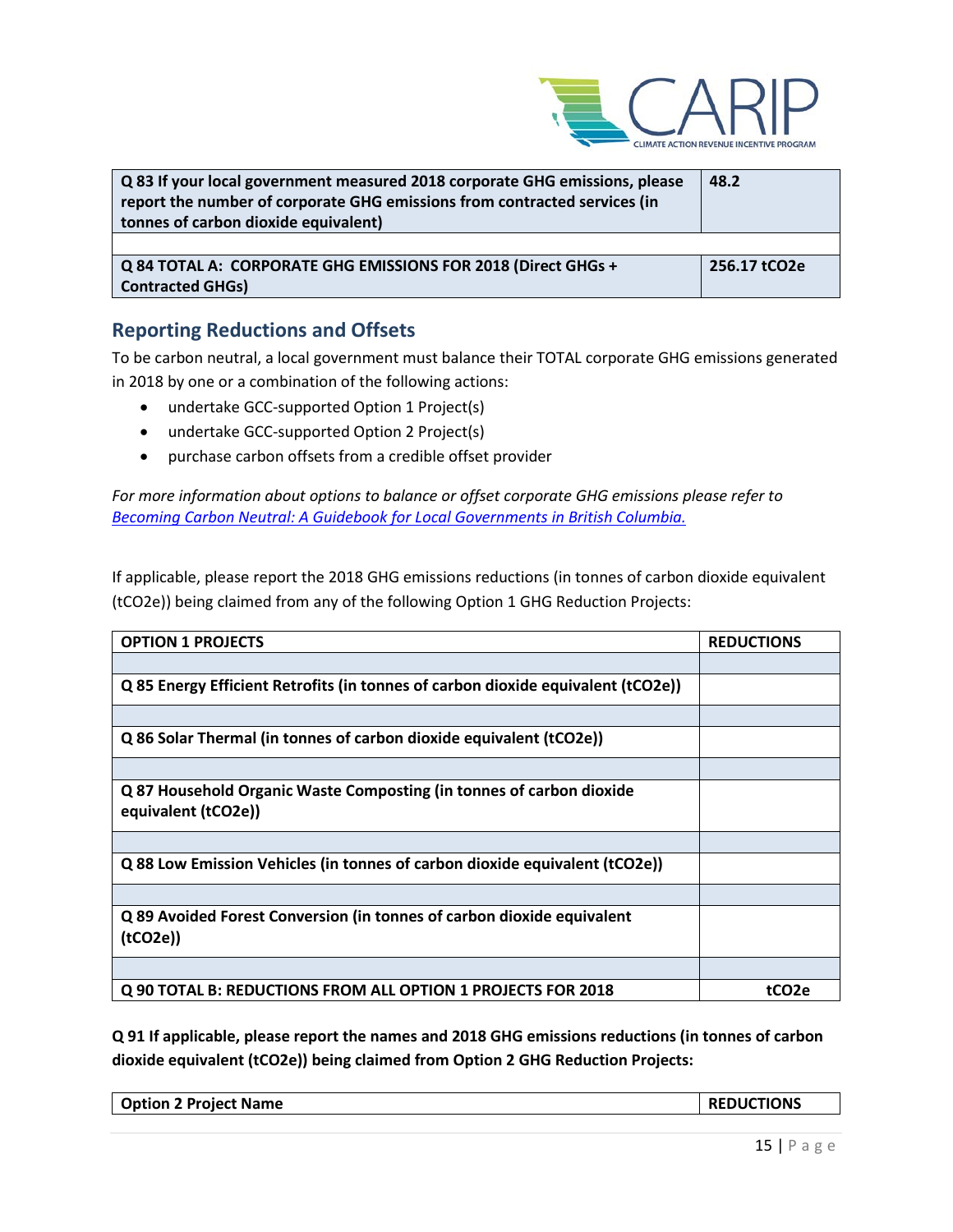

| <b>Option 2 GHGs Reduced (tCO2e)</b>                         |                    |
|--------------------------------------------------------------|--------------------|
|                                                              |                    |
| <b>Option 2 Project Name</b>                                 |                    |
|                                                              |                    |
| <b>Option 2 GHGs Reduced (tCO2e)</b>                         |                    |
|                                                              |                    |
| <b>Option 2 Project Name</b>                                 |                    |
|                                                              |                    |
| <b>Option 2 GHGs Reduced (tCO2e)</b>                         |                    |
|                                                              |                    |
| Q 92 TOTAL C: REDUCTIONS FROM ALL OPTION 2 PROJECTS FOR 2018 | tCO <sub>2</sub> e |

### **Offsets**

**Q 93 If applicable, please report the name of the offset provider, type of project and number of offsets purchased (in tonnes of carbon dioxide equivalent (tCO2e)) from an offset provider for the 2018 reporting year:**

*NOTE: DO NOT INCLUDE ANY FUNDS THAT MAY BE SET ASIDE IN A CLIMATE ACTION RESERVE FUND.*

| <b>Offset Provider Name</b>              | <b>OFFSETS</b>    |
|------------------------------------------|-------------------|
|                                          |                   |
|                                          |                   |
|                                          |                   |
| <b>Offset Provider Name</b>              |                   |
|                                          |                   |
| Offsets (tCO2e)                          |                   |
| Q 94 TOTAL D: OFFSETS PURCHASED FOR 2018 | tCO <sub>2e</sub> |

**Q 95 TOTAL REDUCTIONS AND OFFSETS FOR 2018 (Total B+C+D) = \_\_\_\_\_\_\_\_ tCO2e**

### **Corporate GHG Emissions Balance for 2018**

Your local government's Corporate GHG Emissions Balance is the difference between total corporate offsetable GHG emissions (direct + contracted emissions) and the GHG emissions reduced through GCC Option 1 and Option 2 projects and/or the purchase of offsets.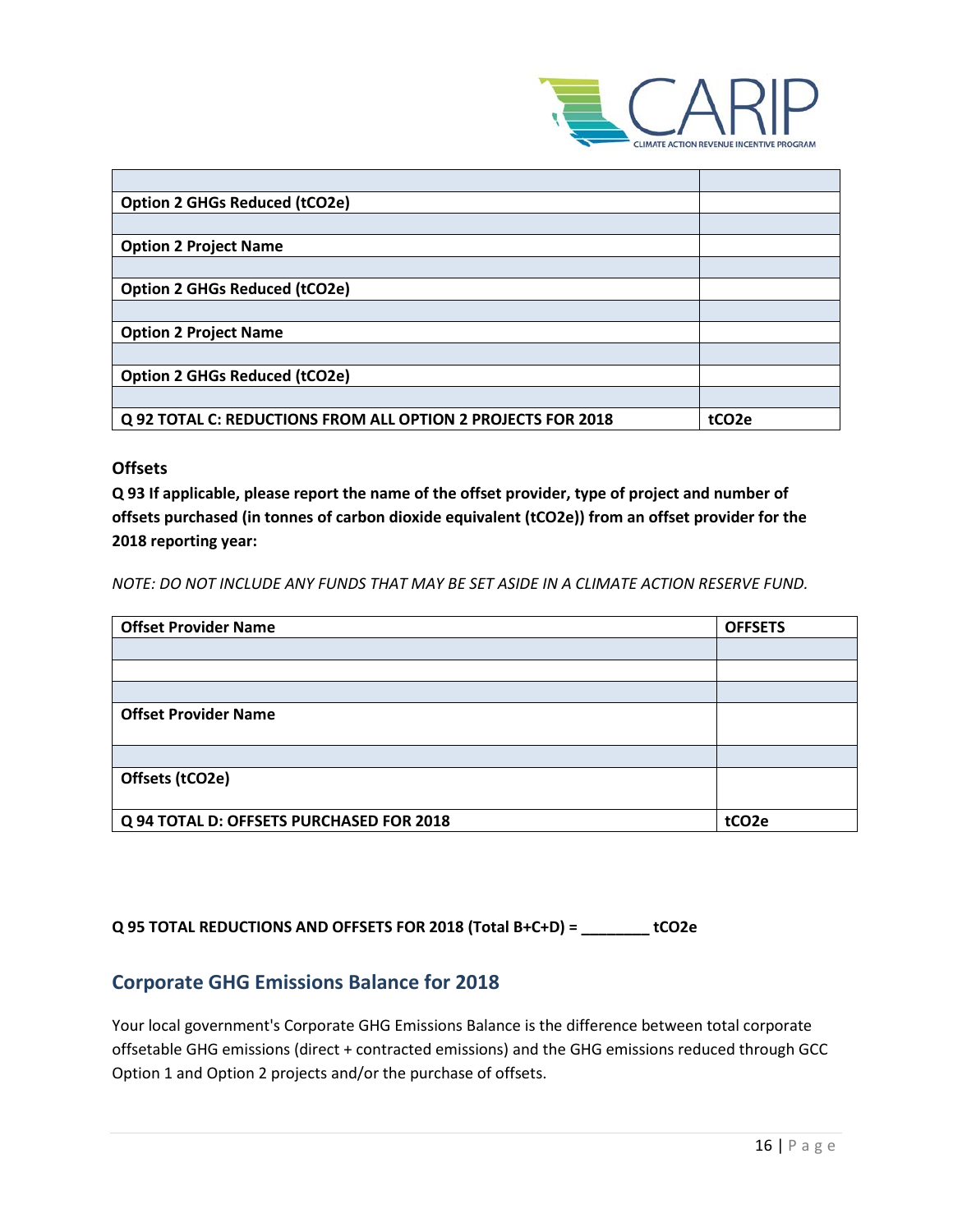

#### **Q 96 CORPORATE GHG EMISSIONS BALANCE FOR 2018 = (A – (B+C+D)) = 256.17 tCO2e**

## **If your Corporate GHG Emissions Balance is negative or zero, your local government is carbon neutral. CONGRATULATIONS!**

**Q 97 If your local government was carbon neutral in 2018, please record any emissions reductions you will be carrying over for future years and the source of the reductions, including the year they were earned (e.g. organics diversion, 2018 100 tCO2e)**

| SOURCE OF CARRY OVER EMISSION REDUCTIONS (and year earned)      | <b>REDUCTIONS</b> |
|-----------------------------------------------------------------|-------------------|
|                                                                 |                   |
| Offsetters - 2017                                               | -.56              |
|                                                                 |                   |
|                                                                 |                   |
|                                                                 |                   |
| Q 98 BALANCE OF REDUCTIONS ELIGIBLE FOR CARRY OVER TO NEXT YEAR | -.56CO2e          |

| <b>Carbon Neutral Reporting</b>                                              |     |
|------------------------------------------------------------------------------|-----|
| Q 99 Does your local government set aside funds in a climate reserve fund or | Yes |
| similar?                                                                     |     |

# **GCC CLIMATE ACTION RECOGNITION PROGRAM**

### **Green Communities Committee Climate Action Recognition Program**

The joint Provincial-UBCM Green Communities Committee (GCC) is pleased to be continuing the Climate Action Recognition Program again this year. This multi-level program provides the GCC with an opportunity to review and publicly recognize the progress and achievements of each Climate Action Charter (Charter) signatory.

Recognition is provided on an annual basis to local governments who demonstrate progress on their Charter commitments, according to the following:

**Level 1 – Demonstrating Progress on Charter Commitments**: For local governments who demonstrate progress on fulfilling one or more of their Charter commitments.